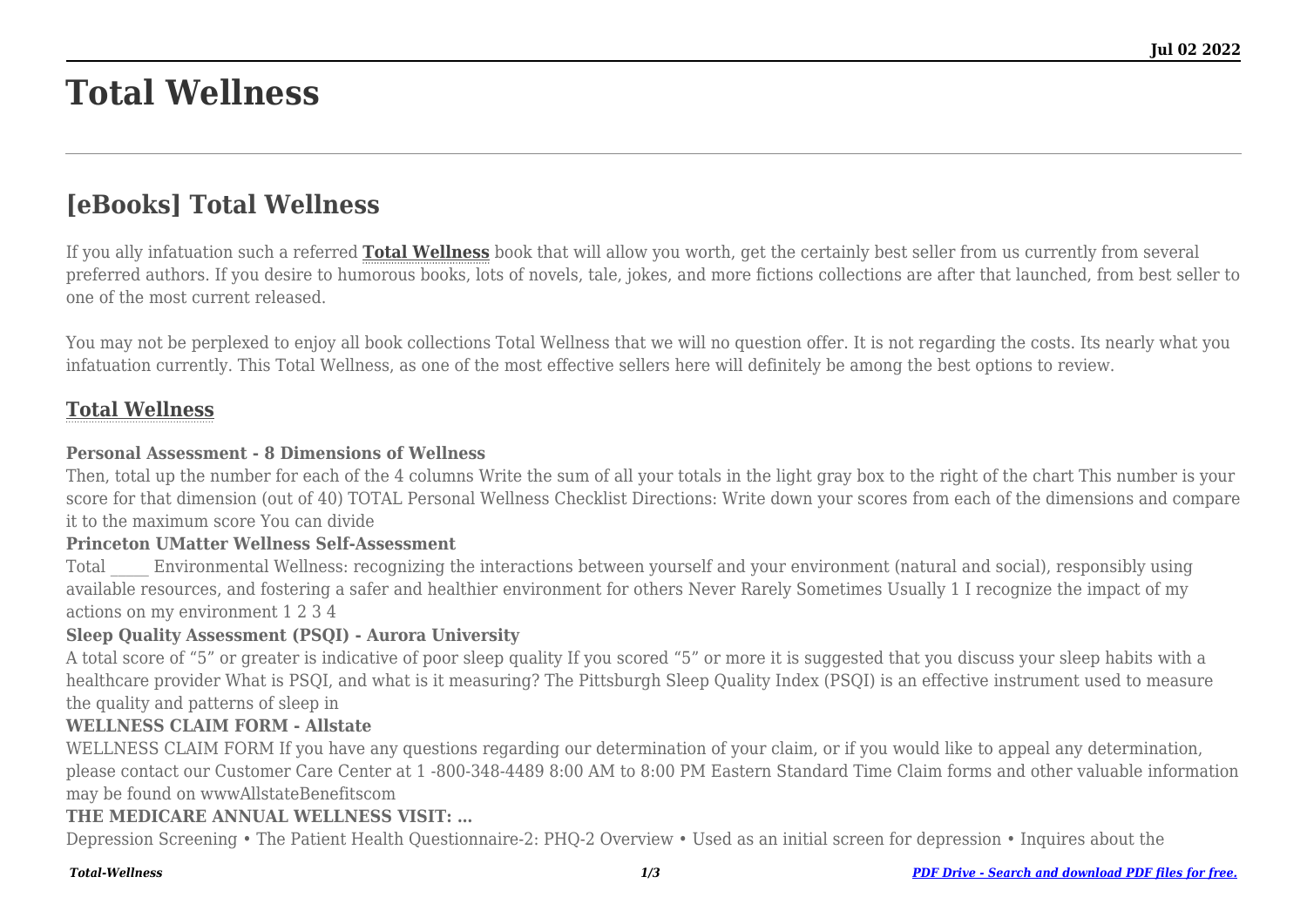frequency of anhedonia and depressed mood over the past 2 weeks • Includes the first two items of the PHQ-9 • A PHQ-2 score ranges from 0 – 6 • A score of 3 is the optimal cut point for screening

#### **WELLNESS PROGRAMS AND INCENTIVES - Cigna**

WELLNESS PROGRAMS AND INCENTIVES 890552 f 12/21 Employers have been using wellness programs to promote better health among employees and help control health care costs for a number of years The Affordable Care Act (ACA) wellness regulations were finalized › 30% of the total cost of medical coverage, including both employee and employer

#### **Perceived Stress Scale - New Hampshire**

• Now add up your scores for each item to get a total My total score is • Individual scores on the PSS can range from 0 to 40 with higher scores indicating higher perceived stress Scores ranging from 0-13 would be considered low stress Scores ranging from 14-26 would be considered moderate stress

#### **STEP TEST PROCEDURES - TotalWellness**

STEP TEST PROCEDURES Supplies • Metronome • 12-inch-high Aerobics-type Step with Risers • Watch or Clock that counts seconds Definition

#### **Cognitive Assessment Toolkit - Alzheimer's Association**

Total Score:  $(0-5 \text{ points})$  Total score = Word Recall score + Clock Draw score A cut point of <3 on the Mini-Cog<sup>™</sup> has been validated for dementia screening, but many individuals with clinically meaningful cognitive impairment will score higher When greater sensitivity is desired, a cut point of <4 is recommended as

#### **Aflac Accident Advantage**

• A wellness benefit payable for routine medical exams to encourage early detection and prevention • Benefits payable for fractures, dislocations, lacerations, concussions, burns, emergency dental work, eye injuries, and surgical procedures • Benefits payable for initial treatment, X-rays, major diagnostic exams, and follow-up treatments

#### **Sample Worksite Health Budget**

Total Cost Wages/Benefits Part-time Wellness Director \$20,000 \$20,000 Materials and Supplies Wellness Council of Greater Cornville \$500 National Network of Wellness Councils \$50 \$550 Subscriptions and Publications Electronic newsletter service \$175 Various health publications \$150 \$325 Health Education Materials Blood pressure log-books

#### **2017 School Health Index (SHI) (Elementary Version)**

Employee Wellness and Health Promotion: A comprehensive school employee wellness approach is a coordinated set of programs, policies, benefits, and environmental supports designed to address multiple risk factors (eg, lack of physical activity, tobacco use) and health conditions (eg, diabetes, depression) to meet the health and safety needs

### **EXAMPLE - Budget Narrative Justification EXAMPLE**

Wellness Coordinator will spend 100% of their time providing direct service to the participants (describe services) This individual's annual salary is and will be covered for the 12 months of the C Training - Total: \$80004 The Wellness Coordinator will attend Classes at …

#### **AMERICAN HERITAGE LIFE INSURANCE COMPANY …**

Please select the wellness screening received Supporting Documentation: Submit a bill or medical record documenting the listed treatment or testing provided Lipid Panel (Total Cholesterol Count) Mammography, including Breast Ultrasound Pap Smear, including Thin Prep Pap Test PSA (Prostate